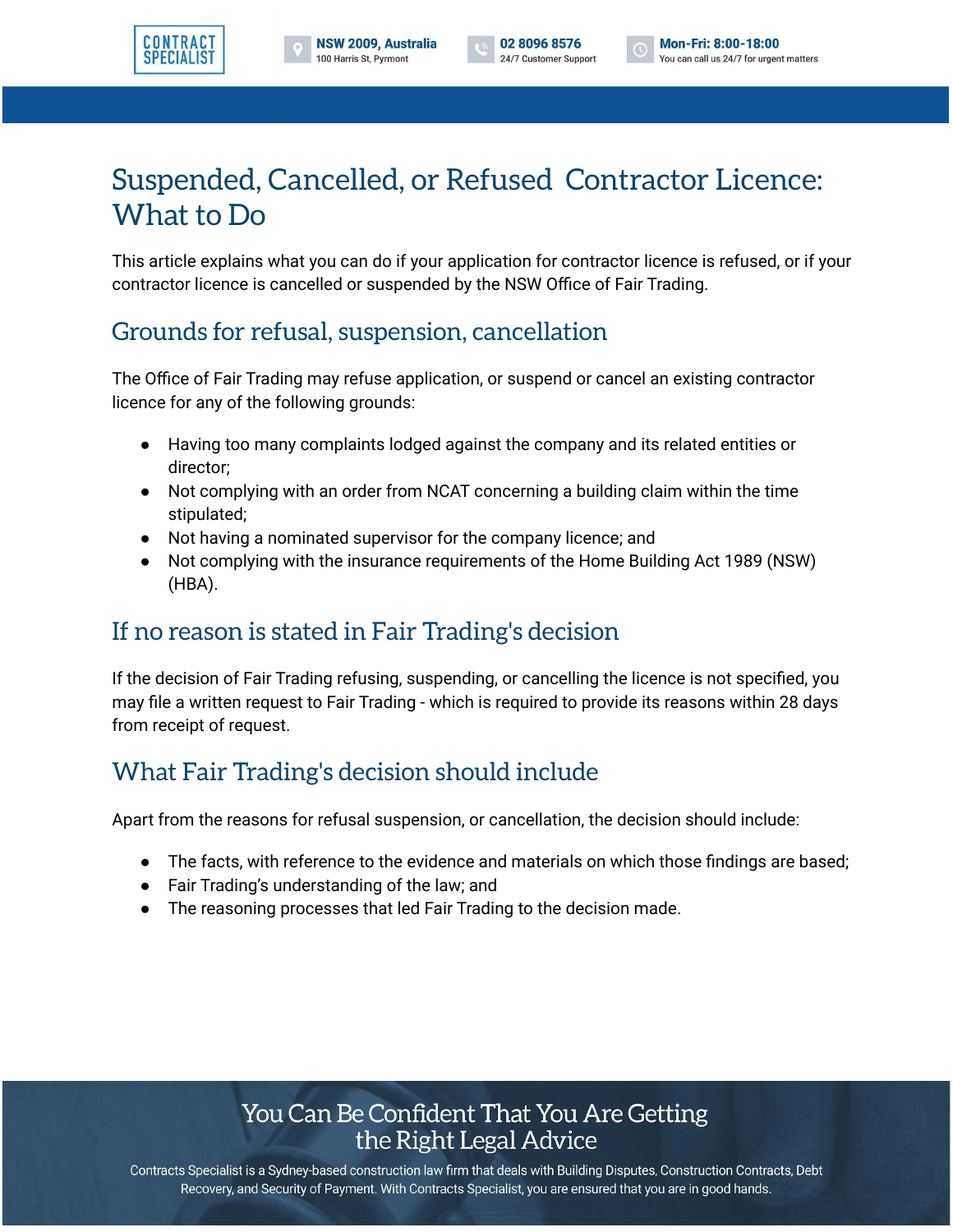



### First Option: Internal Review

Your first option in addressing the refusal, suspension, or cancellation is to request Fair Trading for an Internal Review.

You can request for an internal review of the decision from Fair Trading within 28 days from:

- the date they are received, or any refusal to give reasons is received (if you have requested reasons to be provided); or
- the date the decision is received (if you have not requested reason)

It is important for any request for an internal review to be lodged within time.

If you have run out of time to request for an internal review, you may:

- Contact Fair Trading and request an extension of time to lodge an application for internal review;
- If extension is refused, an application for External review may be lodged with the NCAT

**What should you include in the application for internal review?**

1) First, the internal review should be:

- In writing;
- Addressed to Fair Trading;
- Contain an address in Australia where a response from Fair Trading can be sent to; and
- Lodged at the office of Fair Trading.

2) It should then contain all relevant documents and information to support the application.

3) It should demonstrate why the license should not have been refused, cancelled or suspended.

#### You Can Be Confident That You Are Getting the Right Legal Advice

Contracts Specialist is a Sydney-based construction law firm that deals with Building Disputes, Construction Contracts, Debt Recovery, and Security of Payment. With Contracts Specialist, you are ensured that you are in good hands.